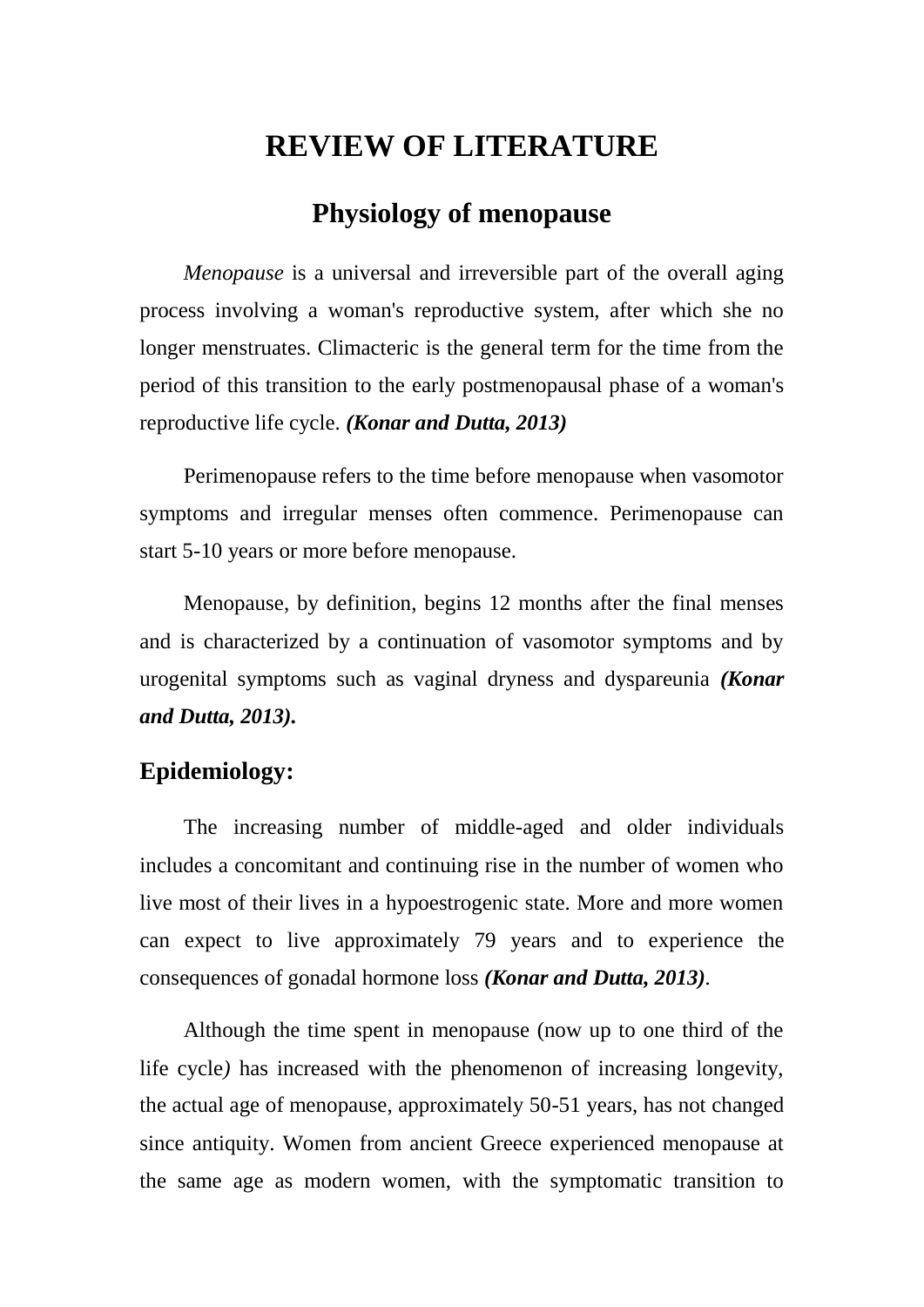menopause usually commencing at approximately age 45.5-47.5 years.P P(Factors that lower the age of physiologic menopause include smokingP P, hysterectomy, Fragile X carrier, autoimmune disorders, living at high altitude, or history of certain chemotherapy medications and/or radiation treatment) *(Konar and Dutta, 2013)*.

#### **Physiology**

Menopause results from loss of ovarian sensitivity to gonadotropin stimulation, which is directly related to follicular decline and dysfunction. The oocytes in the ovaries undergo atresia throughout a woman's life cycle, and both the quantity and quality of follicles undergo a critical decline approximately 20-25 years after menarche.

Thus, the variable menstrual cycle length during perimenopause can be due to anovulation or to irregular maturation of follicles. Hormonal fluctuation may not be responsible for all irregular bleeding during this period; therefore, pelvic pathology (eg, uterine fibroids, uterine polyps, endometrial hyperplasia, endometrial cancer) becomes more prevalent during this time.

During the fifth decade of life, many women are lulled into a false sense of security, thinking that they are no longer fertile because they are so close to menopause. Although fertility declines, pregnancy can still occur, as demonstrated by a relatively high rate of unintended pregnancies in women aged 40-44 years. In fact, the number of unintended pregnancies in this age group has increased over the past decade, which underscores the need for continued contraceptive practice in heterosexual couples.

A shorter menstrual cycle length is the most common change in menstrual cyclicity that occurs during the perimenopausal period in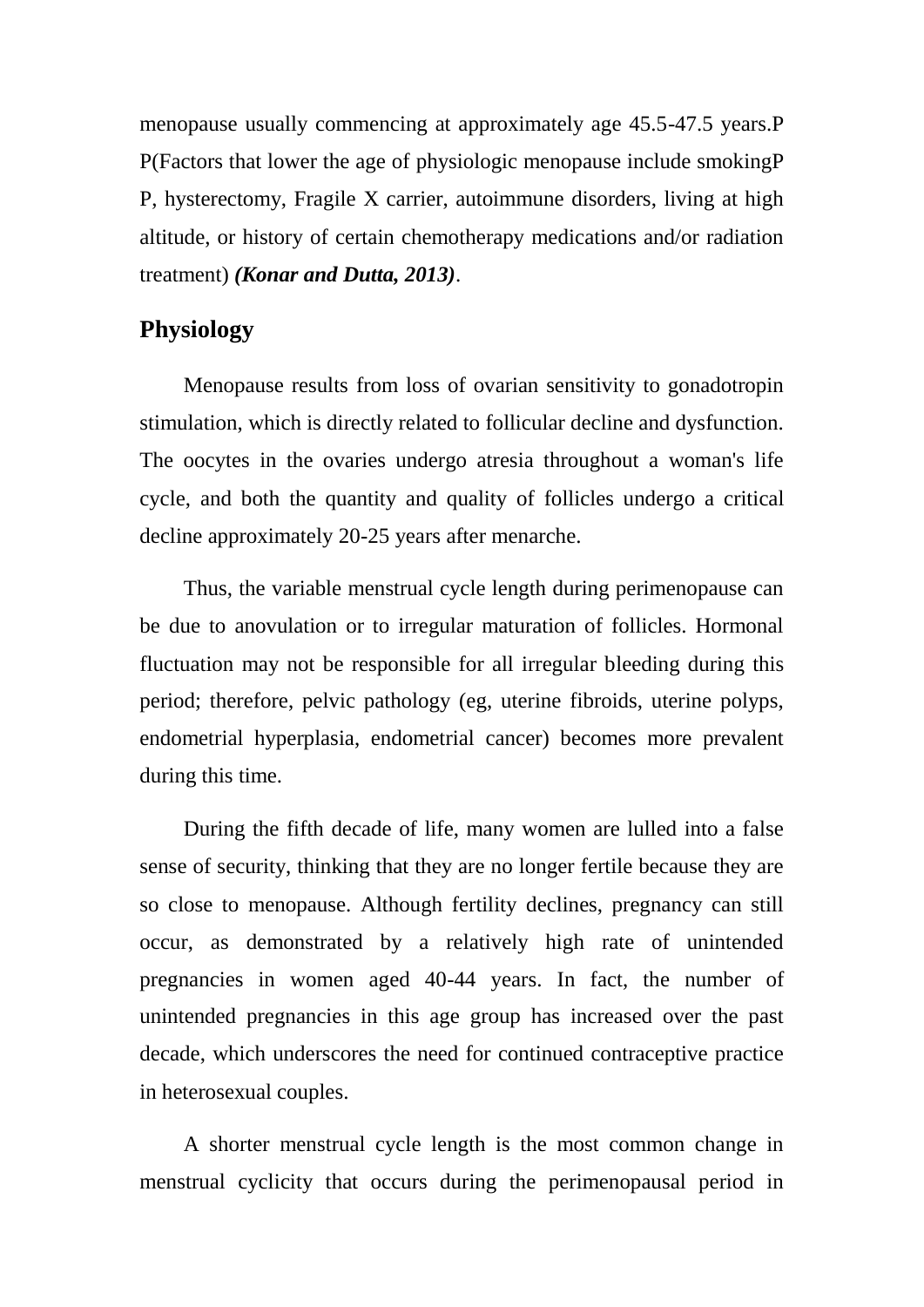women who have no pelvic pathology and who continue to be ovulatory. The follicular phase of the menstrual cycle shortens because of the decreased number of functional follicles. Because these follicles, which are stimulated by follicle-stimulating hormone (FSH) during the first part of the menstrual cycle, have declined in number, less recruitment of oocytes occurs and the follicular phase shortens accordingly. However, once ovulation occurs, the luteal phase remains fairly constant, at 14 days *(Konar and Dutta, 2013)* .

Over time, as aging follicles become more resistant to gonadotropin stimulation, circulating FSH and luteinizing hormone (LH) levels increase. Elevated FSH and LH levels lead to stromal stimulation of the ovary, with a resultant increase in estrone levels and a decrease in estradiol levels. Inhibin levels also drop during this time because of the negative feedback of elevated FSH levels.

With the commencement of menopause and a loss of functioning follicles, the most significant change in the hormonal profile is the dramatic decrease in circulating estrogen levels. Without a follicular source, the larger proportion of postmenopausal estrogen is derived from ovarian stromal and adrenal secretion of androstenedione, which is aromatized to estrone in the peripheral circulation. Testosterone levels also decrease with menopause but this decrease is not as marked as the decline in 17-estradiol.

With cessation of ovulation, estrogen production by the aromatization of androgens in the ovarian stroma and production in extragonadal sites continue, unopposed by progesterone production by a corpus luteum. Perimenopausal and menopausal women are thus often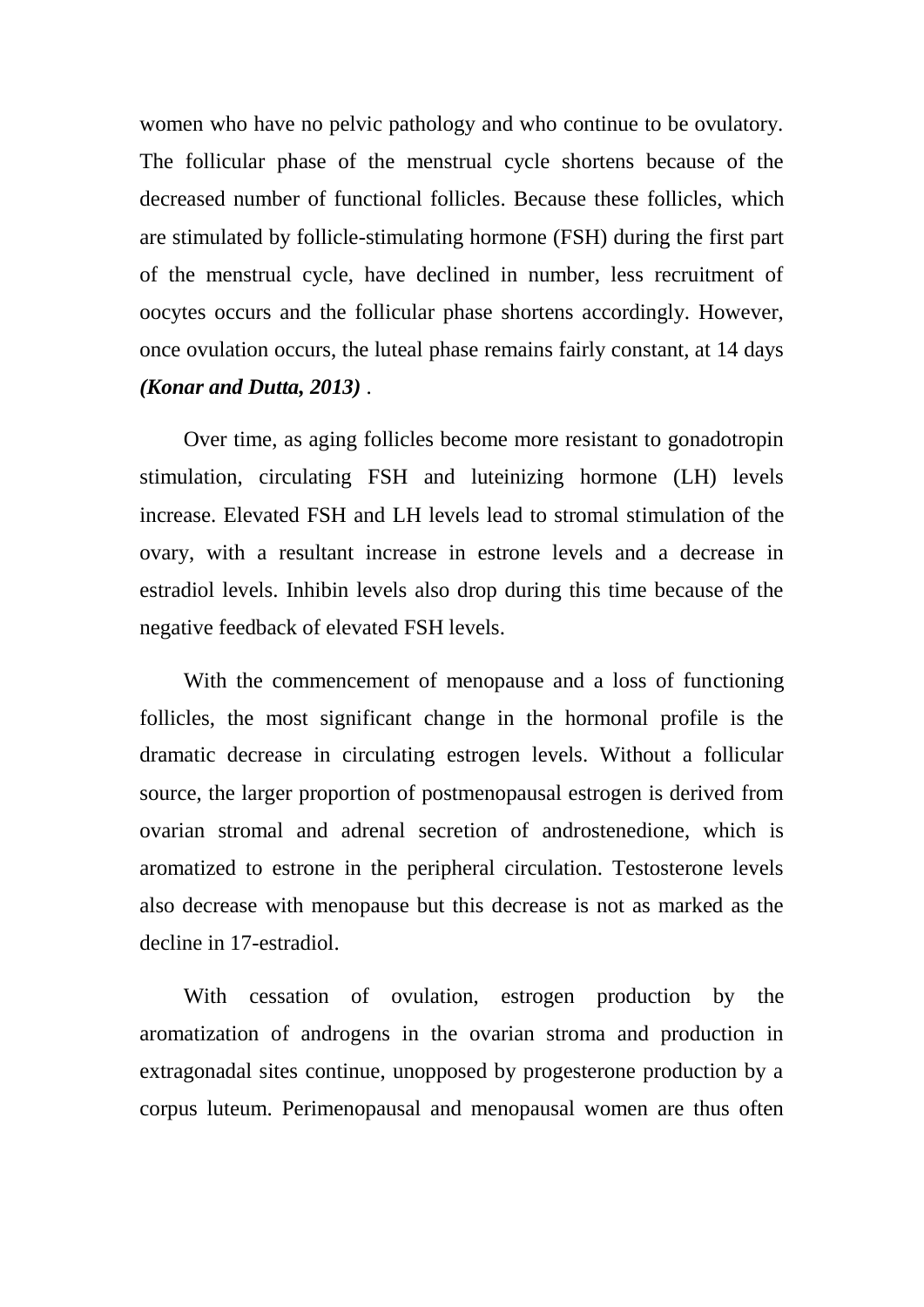exposed to unopposed estrogen for long periods, which can lead to endometrial hyperplasia, a precursor of endometrial cancer.

Estradiol levels decrease significantly because of loss of follicular production with menopause and postmenopause, but estrone, which is aromatized from androstenedione from nonfollicular sources, is still produced and is the major source of circulating estrogen in the postmenopausal female *(Konar and Dutta, 2013)*.

Androgen-to-estrogen aromatization can occur in adipose tissue, muscle, liver, bone, bone marrow, fibroblasts, and hair roots. Because most conversion of androgens to estrogens occurs in adipose tissue, it is frequently assumed that obese women, who have more circulating estrogen, should have fewer complaints of vasomotor symptoms.

However, this is not always the case, and vasomotor symptoms of menopause can be as frequent and severe in heavier women as they are in thinner women.

The clinical indication that menopause has occurred is the measure of an elevated FSH level. The FSH level rises more than the LH level because of the reduced renal clearance of FSH compared with LH. A slightly elevated or borderline menopausal FSH level in a perimenopausal women may not be a reliable indicator of menopause because of the wide variation of FSH and LH levels in response to increased release of gonadotropin-releasing hormone (GnRH) by the hypothalamus and increased pituitary sensitivity to GnRH.

Measuring FSH and LH levels again in the perimenopausal patient after 2-3 months is helpful in establishing whether the woman is progressing through menopause. Women with elevated, but not postmenopausal, FSH levels are still at risk for pregnancy and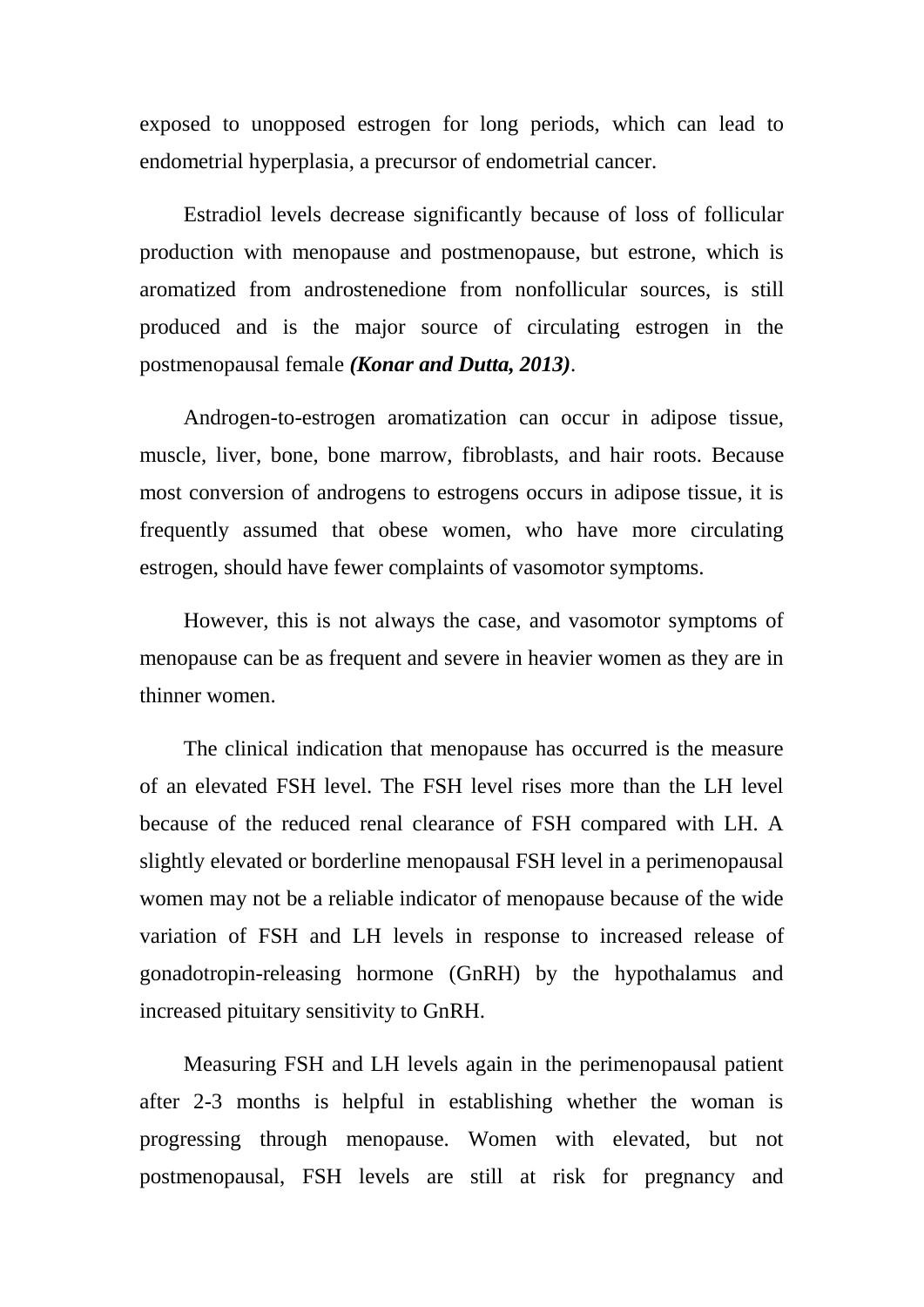contraception should still be used until FSH levels remain in the postmenopausal range.

## **Normal sonographic appearance of postmenopausal endometrium:**

The normal postmenopausal endometrium should appear thin, homogeneous, and echogenic. There is controversy regarding endometrial thickness with menopause. Although some authors have found that endometrial thickness decreases with age, others believe there is no statistically significant change during menopause *(Nalaboff et al., 2001).*

In general, a double-layer thickness of less than 5 mm without focal thickening excludes significant disease and is consistent with atrophy. Homogeneous, smooth endometria measuring 5 mm or less are considered within the normal range with or without hormonal replacement therapy.

**(Fig. 1)** *(Nalaboff et al., 2001).)*



**Fig.1: Postmenopausal endometrium**.

Transvaginal US image demonstrates postmenopausal endometrium with thin walls and outlined with fluid *(Nalaboff et al., 2001).*